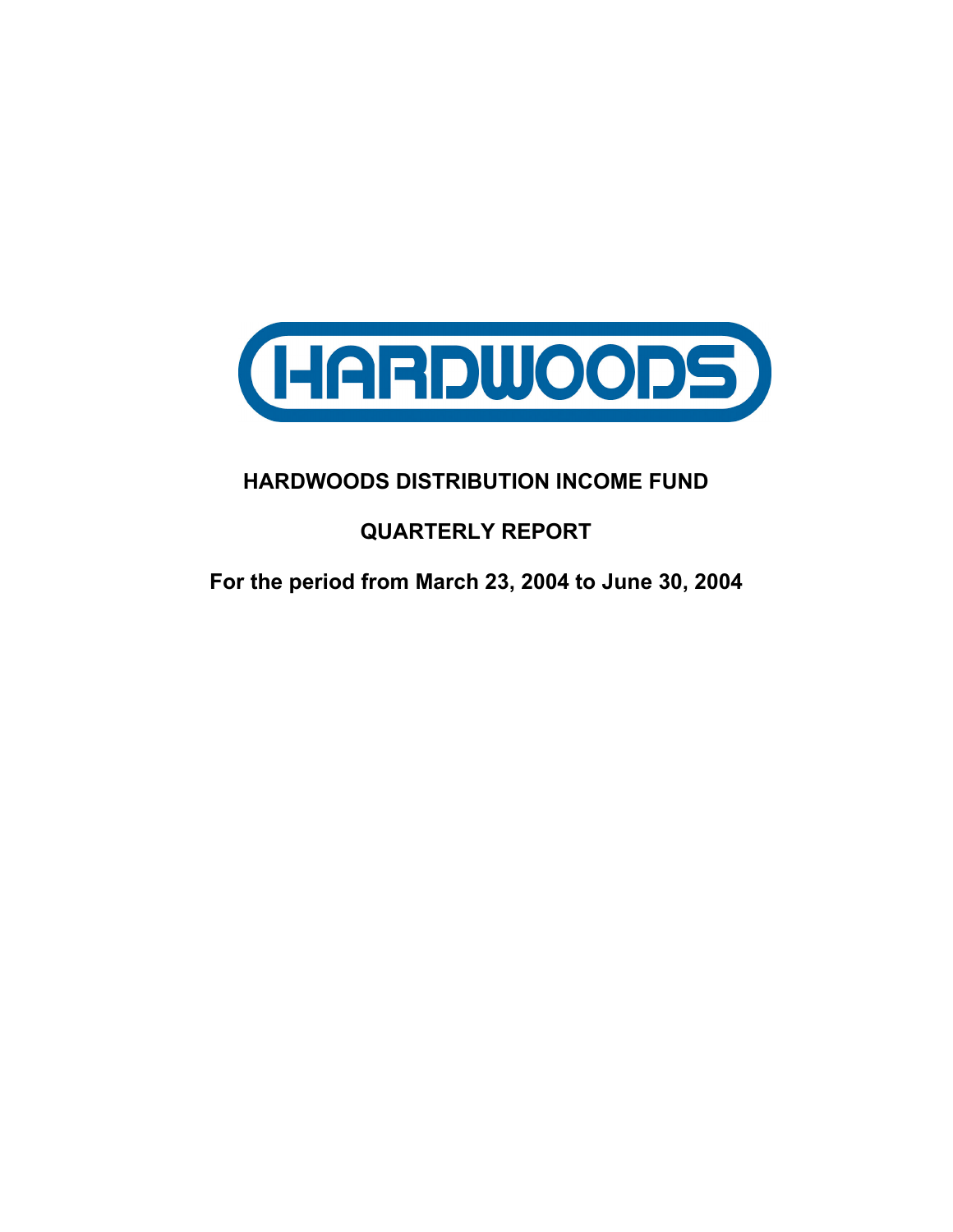# **To Our Unitholders**

On behalf of Hardwoods Distribution Income Fund, I would like to extend a welcome to our new unitholders. This report represents our first quarter of results since we launched the Fund on March 23, 2004 and covers the period from March 23, 2004 to June 30, 2004. While there are no comparative figures provided in the consolidated interim financial statements included herein, we have tried to enhance the usefulness of this report by making reference in certain circumstances to the results of the predecessor companies for the three month period ended June 30, 2003, adjusted on a pro forma basis to reflect the new financial structure of the Fund. In this light, we hope you find these references useful.

## **Operations Review**

Our business experienced a strong performance for the quarter, which follows a strong performance in the first quarter of 2004 of the predecessor companies prior to the completion of our IPO. During the period from March 23, 2004 to June 30, 2004, the Fund generated sales of \$99.1 million (this compares to \$85.7 million in sales generated by the combined predecessor companies for the corresponding period in 2003). The Fund's net earnings for the period amounted to \$4.7 million (this compares to \$3.4 million generated by the combined predecessor companies on a pro forma basis for the corresponding period in 2003). Hardwoods' earnings before taxes, interest, depreciation and amortization and also before \$1.4 million of non-controlling interest ("EBITDA") was \$8.1 million (this compares to \$6.0 million generated by the combined predecessor companies on a pro forma basis for the corresponding period in 2003). Refer to page 3 and 4 for further discussion of the use of EBITDA, which is a non-GAAP measure.

Our increase in sales, earnings and EBITDA are largely the result of our success in continuing to grow our business with sales increasing 15.6% for the period from March 23, 2004 to June 30, 2004 compared to the three months ended June 30, 2003, a portion of which was due to the additional stub period of four business days in 2004. The growth in sales was partially mitigated by the continued strength of the Canadian dollar against the United States dollar where the average rate of exchange for the period from March 23, 2004 to June 30, 2004 was 1.3585 compared to 1.3984 for the corresponding period in 2003.

We are satisfied that the transition to becoming a public company has been smooth, and we are pleased to have the continued support of our investors, customers, suppliers and employees.

# **Cash Distributions**

We have achieved our distribution targets for this quarter, the details of which are as follows:

| Period                     | Date of<br>Record | Date of<br>Payment | <b>Distributions</b><br>per Unit | Amount      |
|----------------------------|-------------------|--------------------|----------------------------------|-------------|
| March 23 to April 30, 2004 | May 20, 2004      | May 31, 2004       | \$0.1082                         | \$1,559,162 |
| May 2004                   | June 21, 2004     | June 30, 2004      | \$0.0854                         | \$1,230,614 |
| June 2004                  | July 20, 2004     | July 30, 2004      | \$0.0854                         | \$1,230,614 |

In addition, on July 30, 2004, the Fund made its first quarterly distribution of \$1.0 million to Hardwoods' previous owners pursuant to the terms of the subordination agreement between the Fund and the previous owners who continue to own a 20% interest in the business of the Fund. The distribution to previous owners is equivalent on a per unit basis to distributions paid to unitholders for the respective period.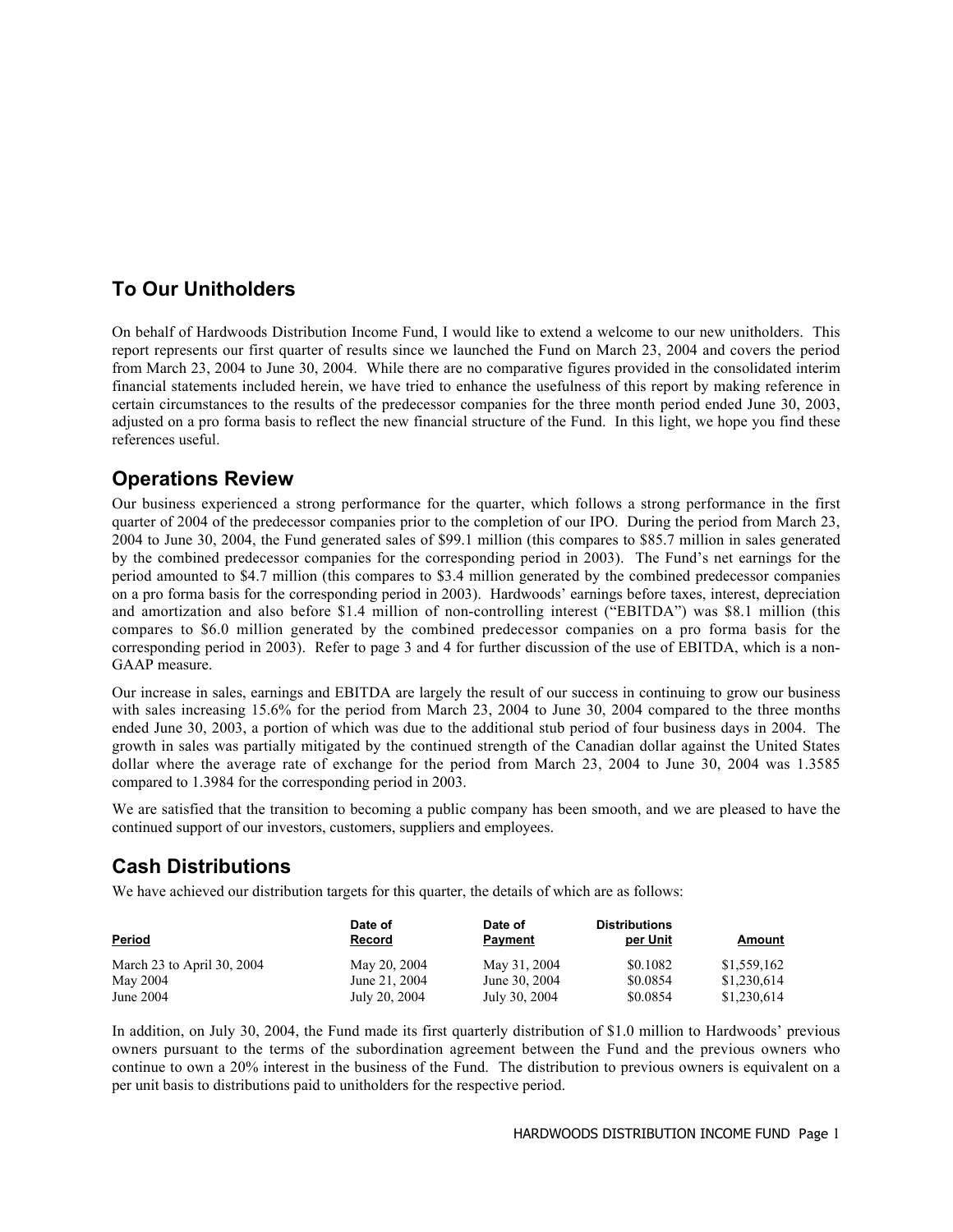The Trustees review the cash distributions monthly, and while it is our policy to distribute cash to the maximum extent possible, we will increase the amount of distributions as increases in the Fund's cash available for distribution are believed to be sustainable. Given the successful year-to-date results and our continued positive outlook, the Trustees have approved a 5.4% increase in the monthly cash distributions to unitholders from \$0.0854 per unit to \$0.09 per unit for the months of July, August and September 2004 as follows:

| <u>Period</u>  | Date of<br><b>Record</b> | Date of<br><b>Payment</b> | <b>Distribution</b><br>per Unit | Amount      |
|----------------|--------------------------|---------------------------|---------------------------------|-------------|
| July 2004      | <b>August 20, 2004</b>   | August 31, 2004           | \$0.09                          | \$1,296,900 |
| August 2004    | September 20, 2004       | September 30, 2004        | \$0.09                          | \$1,296,900 |
| September 2004 | October 20, 2004         | October 29, 2004          | \$0.09                          | \$1,296,900 |

# **Outlook**

Looking ahead, we currently expect our business to continue to perform well across virtually all regions. Our sales growth has been a true reflection of the efforts by our people to focus on growing our business. While we expect the pace of growth to level off, we believe the current levels of sales are sustainable into the foreseeable future. We are also looking to expand our branch count and plan to open a new branch by early 2005.

From an operating perspective, we expect little variation in the operation of our business as a result of being a publicly traded income trust. We continue to focus on building a strong business with competent, well-trained and experienced people. We continue to emulate a culture of discipline that emphasizes cost control, and we strive for excellence in our efforts to match hundreds of suppliers with thousands of customers in terms of service and creativity.

In closing, we thank you for your support and participation in the future of our business. We are excited about the future and look forward to meeting our financial objectives in the months and years ahead.

Maurice Poputto

Maurice E. Paquette President & Chief Executive Officer July 30, 2004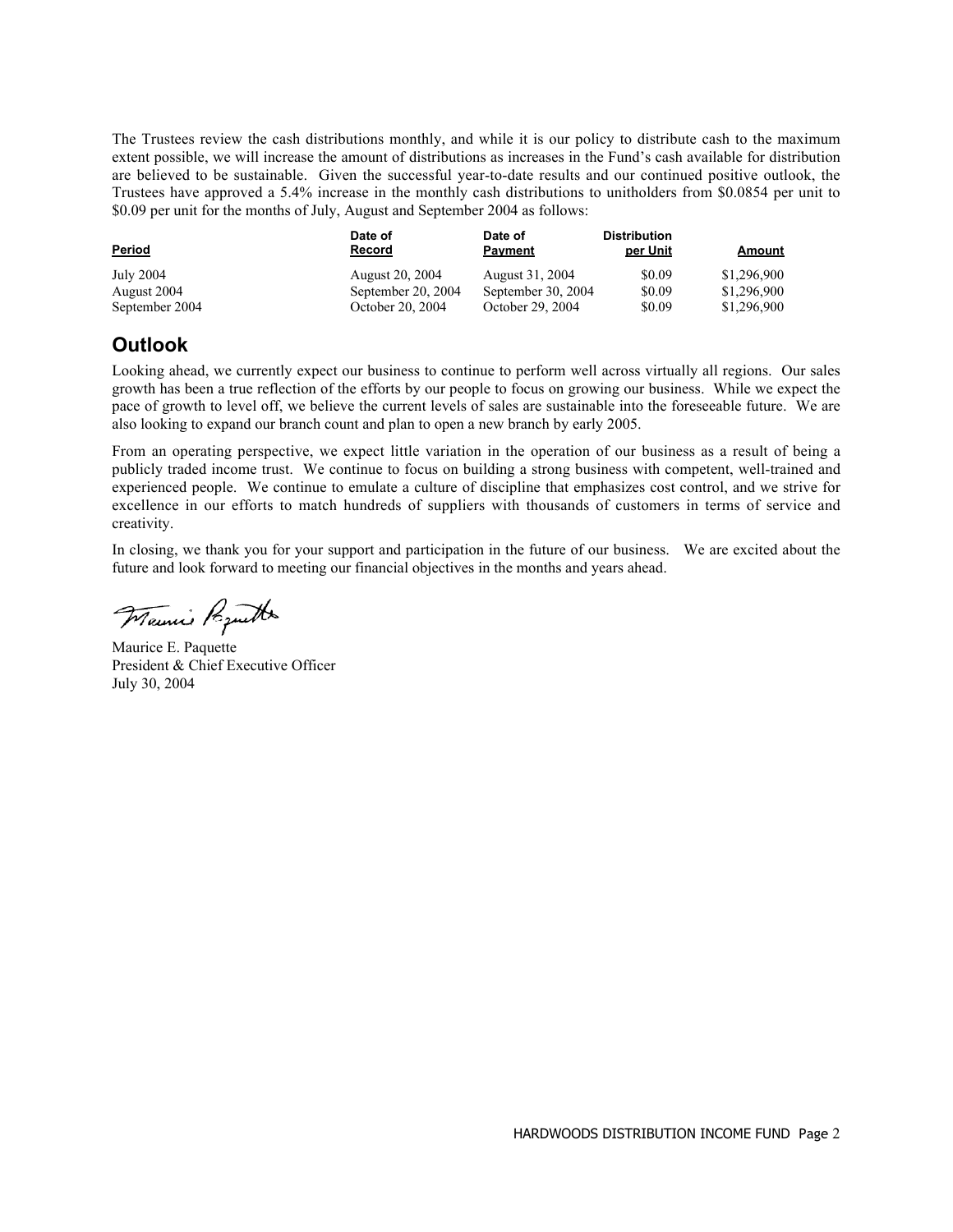### **Management's Discussion and Analysis of Financial Condition and Results of Operation**

This management's discussion and analysis ("MD&A") should be read in conjunction with the unaudited interim consolidated financial statements and accompanying notes ("Interim Financial Statements") of Hardwoods Distribution Income Fund for the period from March 23, 2004 to June 30, 2004. Results are reported in Canadian dollars unless otherwise stated and have been prepared in accordance with Canadian generally accepted accounting principles.

This MD&A represents the Fund's first reporting period, and consequently, no comparative information is provided in the consolidated interim financial statements. However, in order to enhance the usefulness of this MD&A, certain financial and operating results of the Fund for the period from March 23, 2004 to June 30, 2004 are compared to the unaudited results of the predecessor companies for the three month period ended June 30, 2003, prepared on a pro forma basis reflecting the new financial structure of the Fund. Such information is for reference purposes only and is not intended to represent a comprehensive comparison of the consolidated financial results.

## **Selected Unaudited Consolidated Financial Information**

| (in thousands of dollars)                                                                                                                                 | For the period from<br>March 23 to June 30,<br>2004 | For the three<br>months ended June 30,<br>2003<br>(predecessor companies -<br>pro forma <sup>1</sup> ) |
|-----------------------------------------------------------------------------------------------------------------------------------------------------------|-----------------------------------------------------|--------------------------------------------------------------------------------------------------------|
| Total sales                                                                                                                                               | \$99,125                                            | S.<br>85,714                                                                                           |
| Gross profit                                                                                                                                              | 18,947                                              | 16,238                                                                                                 |
| Gross margin %                                                                                                                                            | 19.1%                                               | 18.9%                                                                                                  |
| Selling and administrative expenses                                                                                                                       | 10,583                                              | 10,198                                                                                                 |
| Net earnings for the period                                                                                                                               | 4,684                                               | 3,379                                                                                                  |
| Add (deduct):<br>Income taxes<br>Interest<br>Amortization<br>Non-controlling interest<br>Earnings before interest, taxes, depreciation                    | 1,046<br>280<br>618<br>1,433                        | 500<br>400<br>792<br>970                                                                               |
| and amortization and non-controlling interest ("EBITDA")<br>Add (deduct):                                                                                 | 8,061                                               | \$<br>6,041                                                                                            |
| Interest                                                                                                                                                  | (280)                                               |                                                                                                        |
| Current income taxes                                                                                                                                      | (726)                                               |                                                                                                        |
| Mark to market loss on foreign currency contract                                                                                                          | 303                                                 |                                                                                                        |
| Capital expenditures                                                                                                                                      | (278)                                               |                                                                                                        |
| Non-controlling interest <sup>2</sup><br>Distributable Cash available to Unitholders                                                                      | (1, 433)<br>5,647                                   |                                                                                                        |
| Cash distributions to Unitholders                                                                                                                         | 4,020<br>\$.                                        |                                                                                                        |
| Total assets                                                                                                                                              | \$228,659                                           |                                                                                                        |
| Foreign currency contracts                                                                                                                                | 303<br>\$                                           |                                                                                                        |
| Per Unit information:<br>Basic and fully diluted earnings per Unit<br>Distributable Cash available to Unitholders per unit<br>Cash distributions per Unit | \$0.325<br>0.392<br>0.279                           |                                                                                                        |

 $\overline{a}$ 

 $<sup>1</sup>$  The results of operations of the predecessor companies have been adjusted on a pro forma basis to reflect the Fund's capital structure and the</sup> acquisition of the Hardwoods Group of Companies by the Fund. Significant pro forma adjustments relate to changes in amortization, interest and income tax expenses.

<sup>2</sup> The non-controlling interest will be distributed to the previous owners who continue to own a 20% interest in the business of the Fund only to the extent the terms of the subordination agreement between the Fund and the previous owners are satisfied.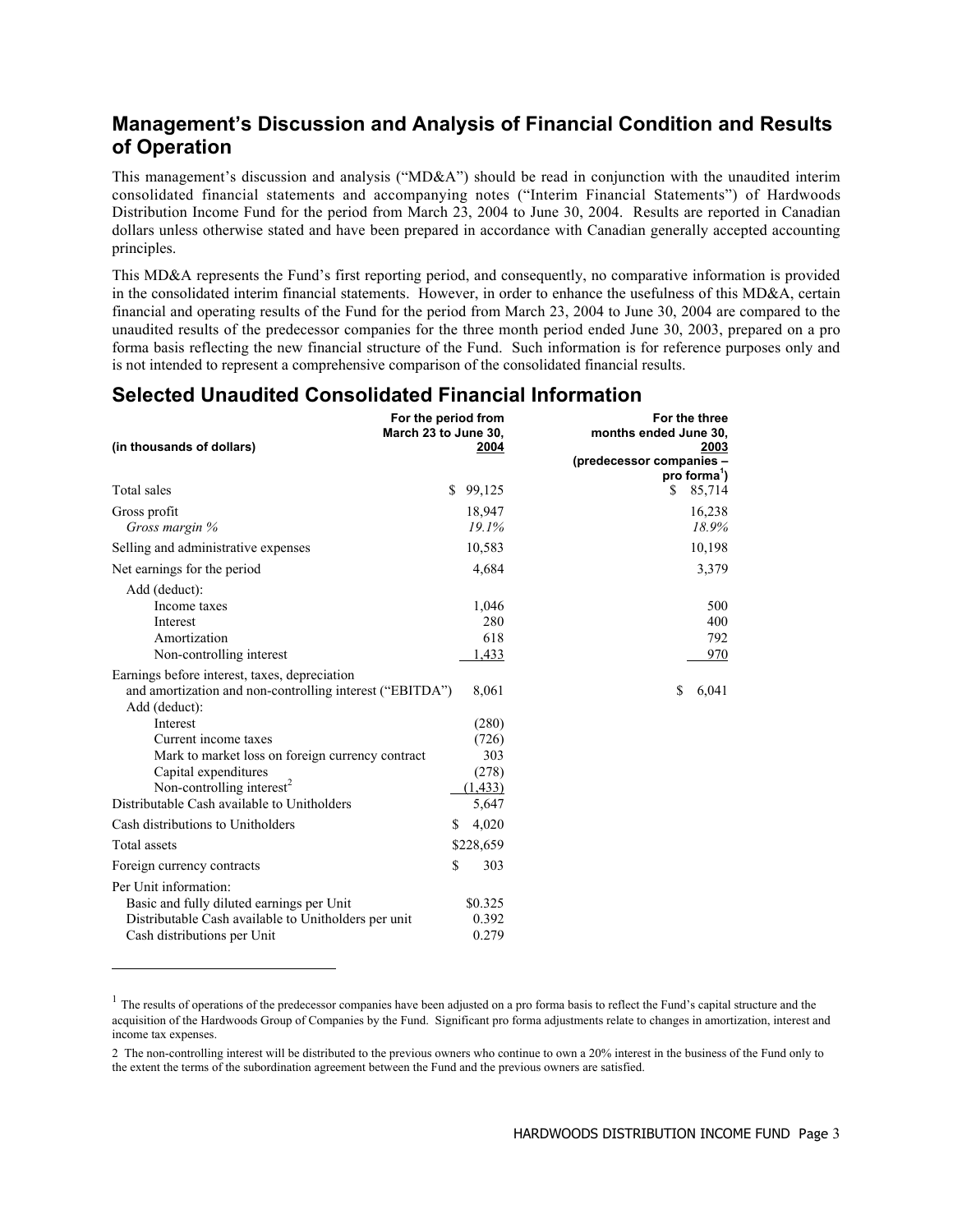Average Canadian dollar/ U.S. dollar exchange rate 1.3585 1.3984

### **Non-GAAP Measures – EBITDA and Distributable Cash**

References to "EBITDA" are to earnings before interest, income taxes, depreciation and amortization and the noncontrolling interest in earnings. Management believes that, in addition to net income or loss, EBITDA is a useful supplemental measure of performance and cash available for distribution prior to debt service, changes in working capital, capital expenditures and income taxes. Specifically, Management believes that EBITDA is the appropriate measure from which to make adjustments to determine the Distributable Cash of the Fund.

EBITDA is not an earnings measure recognized by generally accepted accounting principles in Canada ("GAAP") and does not have a standardized meaning prescribed by GAAP. Investors are cautioned that EBITDA should not replace net income or loss (as determined in accordance with GAAP) as an indicator of our performance, or to cash flows from operating, investing and financing activities or as a measure of our liquidity and cash flows. Our method of calculating EBITDA may differ from the methods used by other issuers. Therefore, our EBITDA may not be comparable to similar measures presented by other issuers.

Distributable Cash of the Fund is a non-GAAP measure generally used by Canadian open-ended income funds as an indicator of financial performance. We define Distributable Cash as net earnings before depreciation, amortization, future income taxes and unrealized mark to market adjustments on foreign exchange hedge contracts, and after capital expenditures and contributions to any reserves that the Board of Trustees deem to be reasonable and necessary for the operation of the Fund.

Our Distributable Cash may differ from similar computations as reported by other similar entities and, accordingly, may not be comparable to distributable cash as reported by such entities. We believe that our Distributable Cash is a useful supplemental measure that may assist prospective investors in assessing the return on their investment in Units.

### **Overview of the Fund**

The Fund is an unincorporated open-ended limited purpose trust formed under the laws of the Province of Manitoba by a declaration of trust dated January 30, 2004. The Fund completed an initial public offering ("IPO") of 14,410,000 trust Voting Units ("Units") on March 23, 2004. Net proceeds of the IPO of \$133.5 million together with drawings on credit facilities totaling \$31.6 million were used to acquire an 80% interest in the hardwood lumber and sheet goods distribution business (the "Business") from the previous owners.

The Business is North America's largest distributor of high-grade hardwood lumber and specialty sheet goods to the cabinet, moulding, millwork, furniture and specialty wood products industries. The Business operates from 37 distribution facilities organized into nine geographic regions throughout North America. In a highly fragmented but stable industry, the Business matches products supplied from hundreds of mills to over 2,500 manufacturing customers.

The owners of the predecessor companies have retained their 20% interest in the Business in the form of Special Voting Units of the Fund and Class B units of the Fund's operating subsidiaries, which together are exchangeable into Units provided that the Fund achieves certain objectives. Distributions by the operating subsidiaries to the previous owners are subject to subordination arrangements until at least March 31, 2006. As at June 30, 2004, the following units of the Fund were issued and outstanding:

| Units                | 14,410,000 |
|----------------------|------------|
| Special Voting Units | 3,602,500  |

Hardwoods Distribution Income Fund units trade on the Toronto Stock Exchange under the symbol HWD.UN.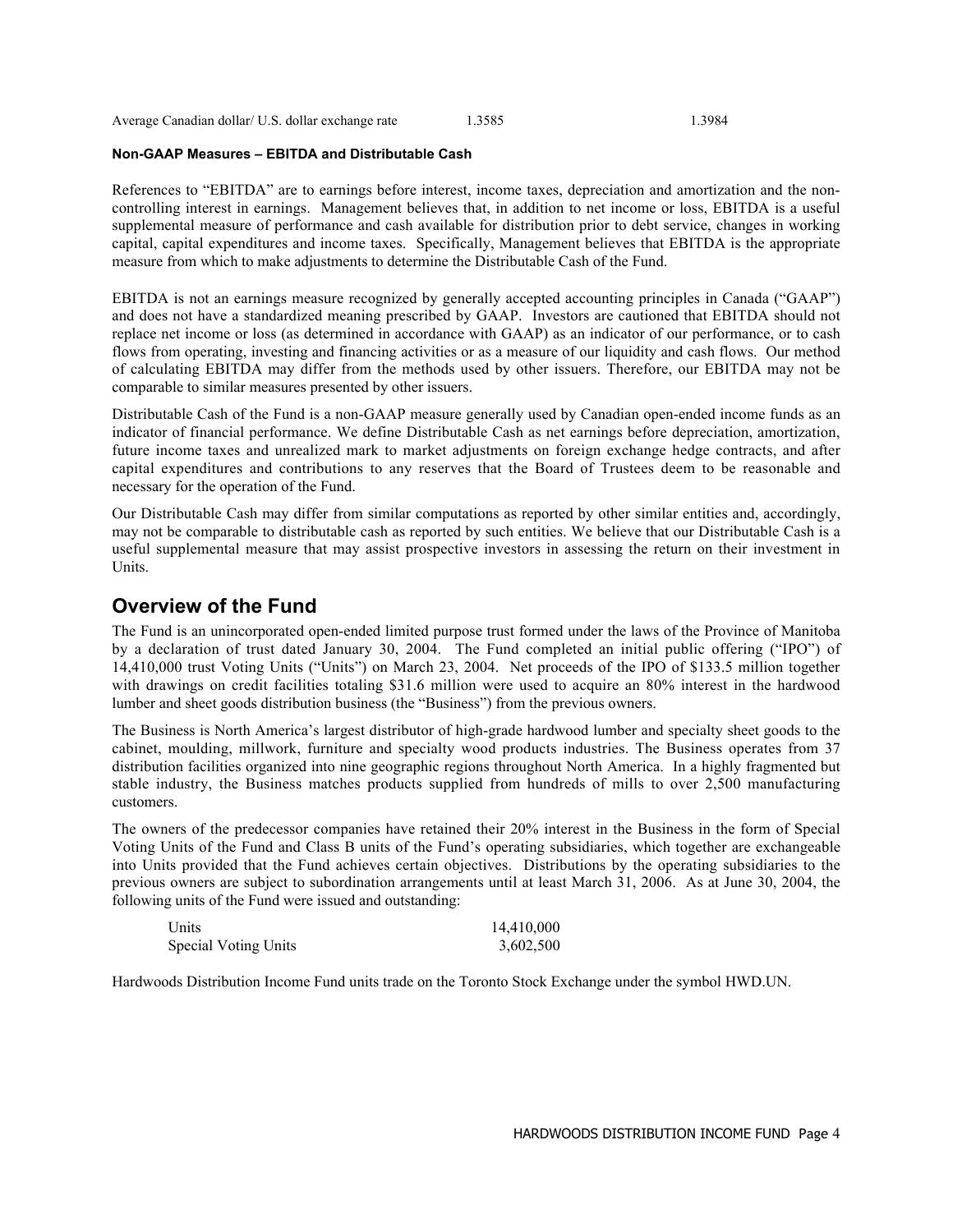# **Results of Operations**

### **Sales**

Sales for the period from March 23, 2004 to June 30, 2004 were \$99.1 million compared to \$85.7 million for the combined predecessor companies during the three month period ended June 30, 2003. The growth in sales, while primarily in the United States, has been due to successes across virtually all regions. The overall 15.9% growth in sales has also been achieved despite the effect of a lower rate of exchange between the Canadian and U.S. dollar, which averaged 1.3584 for the period March 23, 2004 to June 30, 2004 as compared to 1.3984 during the corresponding period in 2003.

### **Expenses**

Gross profit for the period from March 23, 2004 to June 30, 2004 was \$18.9 million which compared to \$16.2 million for the combined predecessor companies during the same period in 2003, an increase of \$2.7 million due primarily to growth in sales with a small increase in overall gross margins from 18.9% in 2003 to 19.1% in 2004.

Selling and administrative expenses increased \$0.4 million, or 4.0%, from \$10.2 million in 2003 to \$10.6 million in 2004. Selling and administrative expenses as a percent of sales declined to 10.7% in 2004 as compared to 11.9% in 2003, primarily as a result of the increase in sales.

As at June 30, 2004, there was a mark-to-market adjustment to the outstanding hedge contracts that were put in place at the time of our initial public offering of \$0.3 million reflecting a strengthening of the United States dollar against the Canadian dollar during the period from March 23, 2004 to June 30, 2004. We continue to monitor our hedge policy to ensure we mitigate the impact of foreign exchange fluctuations on Canadian dollar distributions generated by our U.S. operations. Refer to Financial Instruments on page 7 for further discussion of our foreign currency contracts.

#### **Net Earnings and EBITDA**

Net earnings and EBITDA were \$4.7 million and \$8.1 million for the quarter, respectively. EBITDA is before deducting \$1.4 million for the non-controlling interest in the net earnings, which pertains to the previous owners' 20% retained interest. These compare to \$3.4 million and \$6.0 million, respectively, for the combined predecessor companies on a pro forma basis for the three month period ended June 30, 2003. The increase in net earnings and EBITDA is largely due to the comparative growth in sales during the quarter in 2004 compared to 2003.

### **Liquidity**

### **Distributable Cash and Distributions**

Our policy is to make stable monthly distributions to our Unitholders based on our estimate of distributable cash for the year. We pay distributions at the end of the month that follows the month when the cash was earned. We have made three consecutive monthly distributions for the period from March 23, 2004 to June 30, 2004 totaling \$4.0 million. These distributions were consistent with monthly distributions of \$0.0854 anticipated in the IPO. In addition, the Fund approved a quarterly distribution to Hardwoods' previous owners in an amount equal to \$1.0 million, which is equivalent to the respective per unit quarterly distributions to public unitholders pursuant to the terms of a subordination agreement as outlined in the Fund's prospectus dated March 12, 2004.

The Board of Trustees reviews the monthly distributions regularly, and it is our policy to increase the amount of distributions only when there is a sustained increase in the Fund's operations. Given the successful year-to-date results and our continued positive outlook, the Trustees have approved a 5.4% increase in the monthly cash distributions to unitholders from \$0.0854 per unit to \$0.09 per unit for July, August and September 2004 as follows:

| <b>Period</b>    | Date of<br><b>Record</b> | Date of<br>Payment | <b>Distribution</b><br>per Unit | Amount      |
|------------------|--------------------------|--------------------|---------------------------------|-------------|
| <b>July 2004</b> | August 20, 2004          | August 31, 2004    | \$0.09                          | \$1,296,900 |
| August 2004      | September 20, 2004       | September 30, 2004 | \$0.09                          | \$1,296,900 |
| September 2004   | October 20, 2004         | October 29, 2004   | \$0.09                          | \$1,296,900 |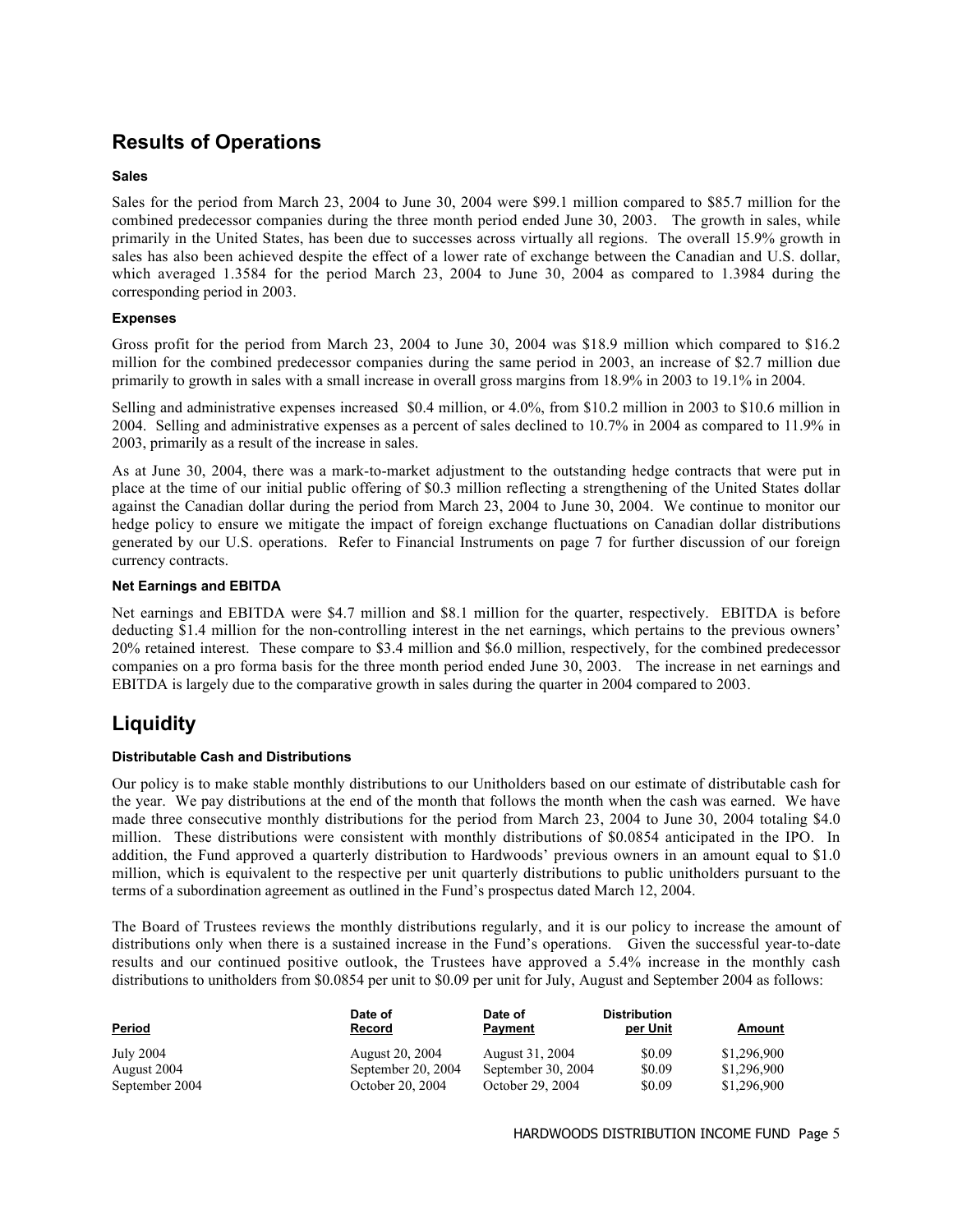### **Capital Expenditures**

During the period from March 23, 2004 to June 30, 2004, the Fund incurred capital expenditures of \$278,000 which related to maintenance capital expenditures anticipated at the time of the IPO and comprised \$137,000 relating to two new lift trucks, \$97,000 relating to leasehold improvements and related furniture and fixtures, and \$44,000 relating to a number of miscellaneous items. Our capital expenditures for the balance of 2004 will include an additional \$150,000 relating to an office expansion planned at our head office in Langley, British Columbia.

### **Revolving Credit Facilities**

At the time of the IPO, we established independent credit facilities comprising a three-year operating line in each of Canada and the U.S. In Canada, our operating line comprises a maximum facility of \$20.0 million, the balance outstanding of which was \$16.5 as at June 30, 2004. In the U.S., our operating line comprises a maximum facility of \$36.5 million (US \$27.0 million), of which the balance outstanding was \$27.0 million (US \$20.0 million) as at June 30, 2004.

Our credit facilities have increased from balances at the time of the IPO of \$12.0 million and \$19.8 million (US \$15.0 million) in Canada and the U.S. respectively, due primarily to an increase in net non-cash working capital as a result of the growth in our business and the related post-Closing working capital adjustment paid to the previous owners pursuant to the IPO.

We believe that the operating loans in both Canada and the U.S. are sufficient to meet our working capital requirements.

### **Contractual Obligations**

The table below sets forth other contractual obligations of the Fund as at June 30, 2004 due in the years indicated, which relate to various premises operating leases:

| 2009 and<br>thereafter | 2008  | 2007  | 2006  | 2005  | 2004  | Total    |
|------------------------|-------|-------|-------|-------|-------|----------|
| 5.671                  | 3.964 | 4.288 | 4.431 | 5.006 | 2.888 | \$26,248 |

### **Off-Balance Sheet Arrangements**

The Fund has no off balance sheet arrangements with the exception of the foreign currency contracts discussed below in Financial Instruments.

# **Critical Accounting Estimates**

We believe the accounting policies that are critical to our business relate to our use of estimates regarding the collectibility of accounts receivable and valuation of inventories and to the translation of our financial statements into Canadian dollars for reporting purposes, given that approximately two-thirds of our business occurs in the United States with the balance in Canada. In addition, another area requiring significant judgment includes the allocation of the purchase price in respect our business acquired at the time of our IPO, specifically the allocation between goodwill and other intangible assets, and the amortization period of the intangible assets, which we have determined to be 15 years using the straight-line method.

The preparation of financial statements in accordance with GAAP requires our management to make assumptions and estimates that can have a material impact on our results of operations as reported on a periodic basis. Due to the nature of our business and the credit terms we provide to our customers both in Canada and the United States, estimates and judgments are inherent in the ongoing assessment of the recoverability of accounts receivable. In addition, assessments and judgments are inherent in the determination of the net realizable value of inventories. Inventory is valued at the lower of cost and net realizable value. While our management applies judgment based on assumptions believed to be reasonable in the circumstances, actual results can vary from these assumptions. It is possible that materially different results would be reported using different assumptions.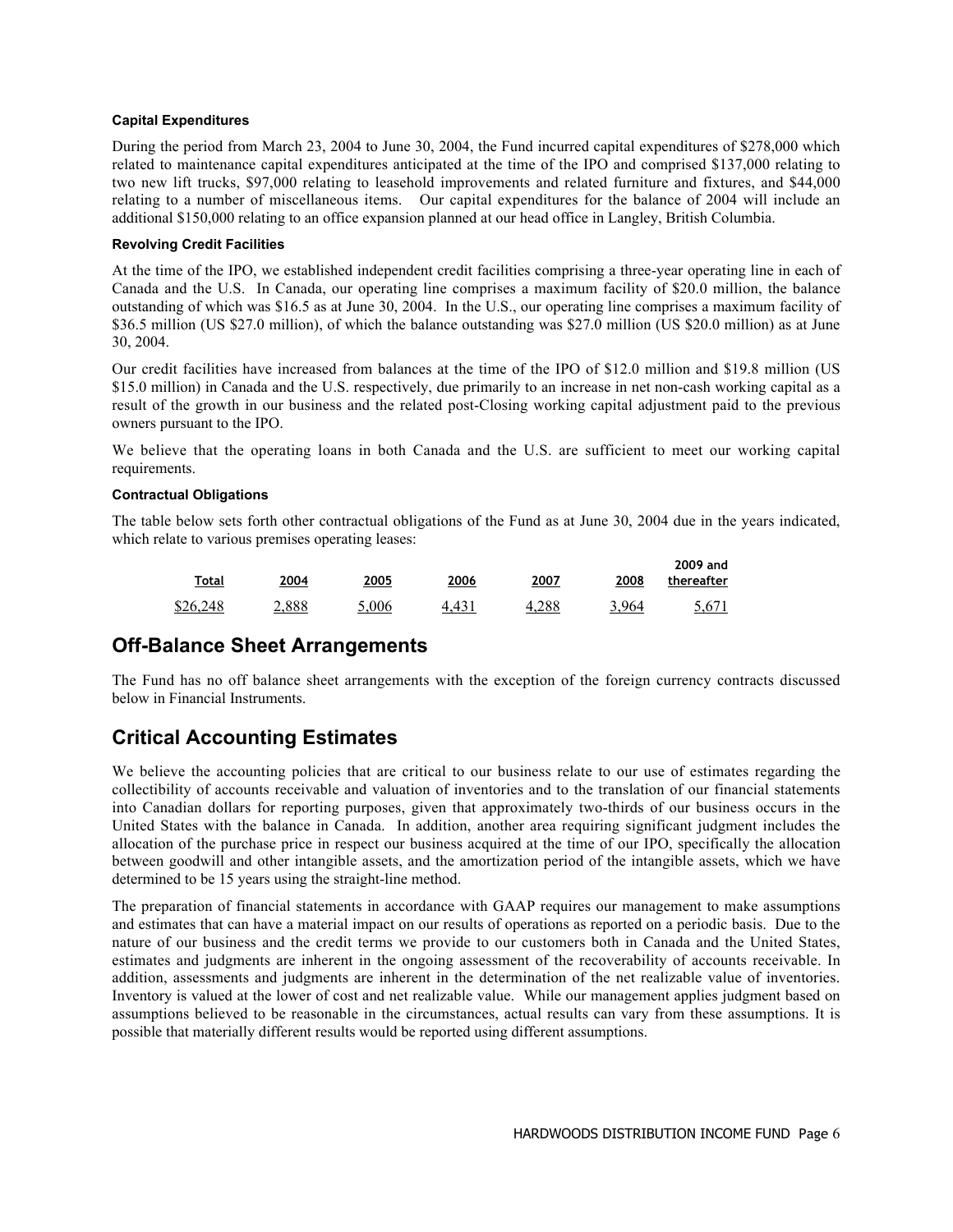Our financial statements are prepared in Canadian dollars. Our United States operations are considered to be a selfsustaining foreign operation as the currency of primary economic environment for its business is the US dollar and, accordingly, the assets and liabilities are translated into Canadian dollars at the period end exchange rates. Revenue and expenses of our United States operations are translated at rates of exchange prevailing during the period. Resulting foreign currency adjustments are included in shareholders equity's cumulative translation account.

As this is our first quarterly report, all significant accounting policies have been included in note 2 to the financial statements.

## **Related Party Transactions**

During the quarter sales of \$449,000 were made to affiliates of the previous owners and the Fund incurred purchases of \$253,000 from affiliates of the previous owners. These sales and purchases took place at prevailing market prices.

## **Financial Instruments**

The Fund uses currency derivatives to manage its exposure to fluctuations in exchange rates between the Canadian dollar and the United States dollar. The foreign currency contracts are recognized in the balance sheet and measured at their fair value, with changes in fair value recognized currently in the statement of operations. At June 30, 2004, the Fund had thirty-three monthly foreign currency contracts to exchange US\$675,000 into approximately \$903,000, reflecting an exchange rate of Cdn\$1.3385 to US\$1.00, each month until April 2007. At June 30, 2004, the fair value of the remaining thirty-three monthly contracts results in a liability of \$303,000, which has been recorded in the accounts of the Fund.

## **Risks and Uncertainties**

The risks and uncertainties described below are not the only risks and uncertainties we face. The risks mentioned are the principal risks relating to the operations of the Business. There are other risks that relate to the structure of the Fund. Additional risks and certainties not currently known to us or that we currently deem immaterial also may impair our business operations. If any of the following risks actually occur, our business, results of operations and financial condition, and the amount of cash available for distribution to our unitholders could suffer.

### **Exchange rate fluctuations may occur between the Canadian dollar and the United States dollar.**

We conduct business in both Canada and the United States. Most of the hardwood lumber we distribute in Canada is purchased from suppliers in the United States. Although we report our financial results in Canadian dollars, approximately two-thirds of our sales are generated in the United States. While the changes in the costs of hardwood lumber purchased by us in the United States as a result of the appreciation of the Canadian dollar against the US dollar are usually absorbed by the market, changes in the currency exchange rates of the Canadian dollar against the US dollar will affect the results presented in our financial statements and cause our earnings to fluctuate. Increases in the value of the Canadian dollar against the US dollar will affect the amount of cash available to us for distribution to our Unitholders.

We have entered into a three-year hedging arrangement to mitigate the potential impact of foreign exchange on Canadian dollar distributions to be made by us through March 2007, and expect to continue an active hedging program in the future. This hedging arrangement is based on substantially all of the amount in U.S. dollars that would have been available for distribution from our U.S operations had we been in existence for the whole of 2003. Accordingly, we will be exposed to exchange rate fluctuations to the extent that the actual amounts of such distributions in the future vary from the amount covered by the hedging arrangement. This could affect the amounts of cash we have available to our Unitholders in Canadian dollars. For example, there is a risk that, if the actual amount of U.S. dollars distributed to us that are derived from our U.S. operations are less than the amount covered by the hedging arrangement and the rate of exchange of the Canadian dollar against the U.S. dollar increases over the rate of exchange for which we have contracted in the hedging arrangement, we may incur a cost to extinguish our liability to acquire Canadian dollars that we have contracted to acquire under the hedging arrangement.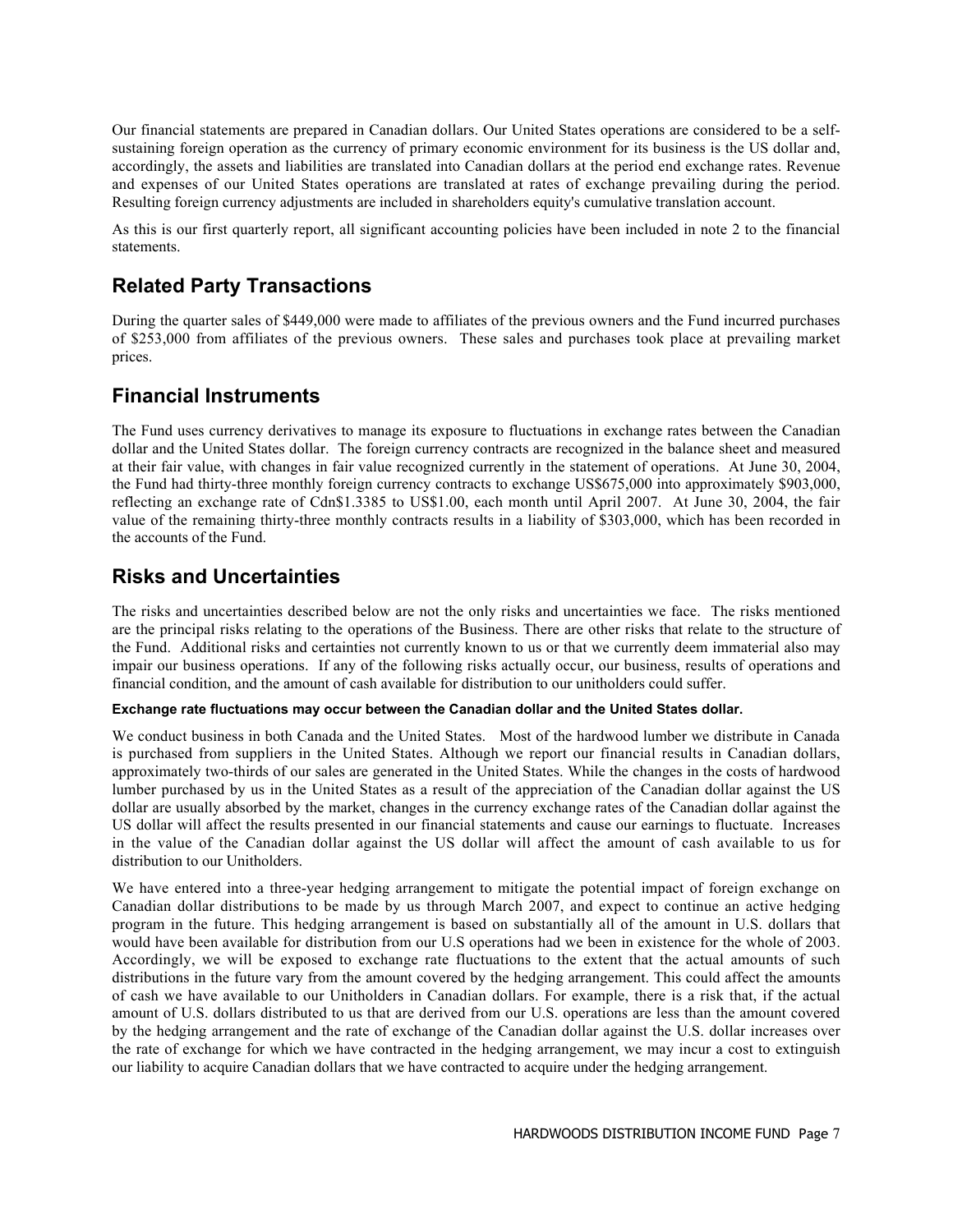#### **We depend on key personnel, the loss of any of which could harm our business.**

Our future performance and development will depend to a significant extent on the efforts and abilities of our executive officers. The loss of the services of one or more of these individuals or other senior managers could harm our business. We maintain key man insurance on the lives of our President and each of our Vice Presidents. Our success will depend largely on our continuing ability to attract, develop and retain skilled employees in all areas of our business.

#### **Decreases in the supply of, demand for, or market values of hardwood lumber or sheet goods could harm our business.**

Erosion in the supply of, demand for, or market values of hardwood could reduce our revenues and impact our financial condition and results of operations. Most of the factors that affect the supply of, and demand for, hardwood lumber and sheet goods are beyond our control. However, there has been low fluctuation in the supply of and demand for hardwood lumber and sheet goods historically, and market values for hardwood lumber and sheet goods have exhibited low volatility or variation. In addition, while competing products for hardwood lumber and sheet goods have not reduced demand for hardwood lumber or sheet goods or resulted in the substitution of competing products for hardwood lumber and sheet goods, there can be no assurance that these competing products will not reduce demand for our products in the future.

#### **We may incur losses related to credit provided to our customers.**

We generally offer credit to our customers for hardwood lumber and sheet goods purchased by them from us in amounts that they might not be able to obtain from traditional lenders. We obtain security interests in the assets of a number of our customers, and personal guarantees from the owners of these customers. However from time to time a customer is unable to pay for goods purchased from us. Although the bad debt experience of the combined predecessor companies has averaged approximately 0.6% of sales over the past ten years, if our historic bad debt experience increases, we could incur a loss of income and the cash available for distribution to our Unitholders could be reduced.

#### **We may not be able to sustain our levels of sales or EBITDA.**

As a distributor, our income depends upon our ability to generate sales to customers and to sustain our levels of EBITDA. Our EBITDA levels are dependent upon our ability to continue to focus on sales of higher grades of hardwood and to continue to provide products and service to our customers that make us the supplier of choice to our customers. If our costs of goods or operating costs increase, or other distributors of hardwood compete more favourably with us, we may not be able to sustain our levels of sales or EBITDA. In this case, amounts of cash available for distribution to our Unitholders could be reduced.

#### **We may be unable to sustain and manage our growth.**

A principal component of our strategy is to continue our growth, both by increasing earnings from operations in existing markets and by expanding into new geographic markets. We may not be successful in growing our business or in managing this growth. Our growth depends on our ability to accomplish a number of things, including:

- Identifying and developing new geographic markets;
- Identifying and establishing, on favorable terms, suitable new branches and possibly identifying and acquiring distributors of hardwood that are suitable acquisition candidates;
- Successfully integrating new distribution and any acquired businesses with our existing operations;
- Establishing and maintaining favorable relationships with customers in new markets and market segments, and maintaining these relationships in existing markets; and
- Successfully managing expansion and obtaining required financing.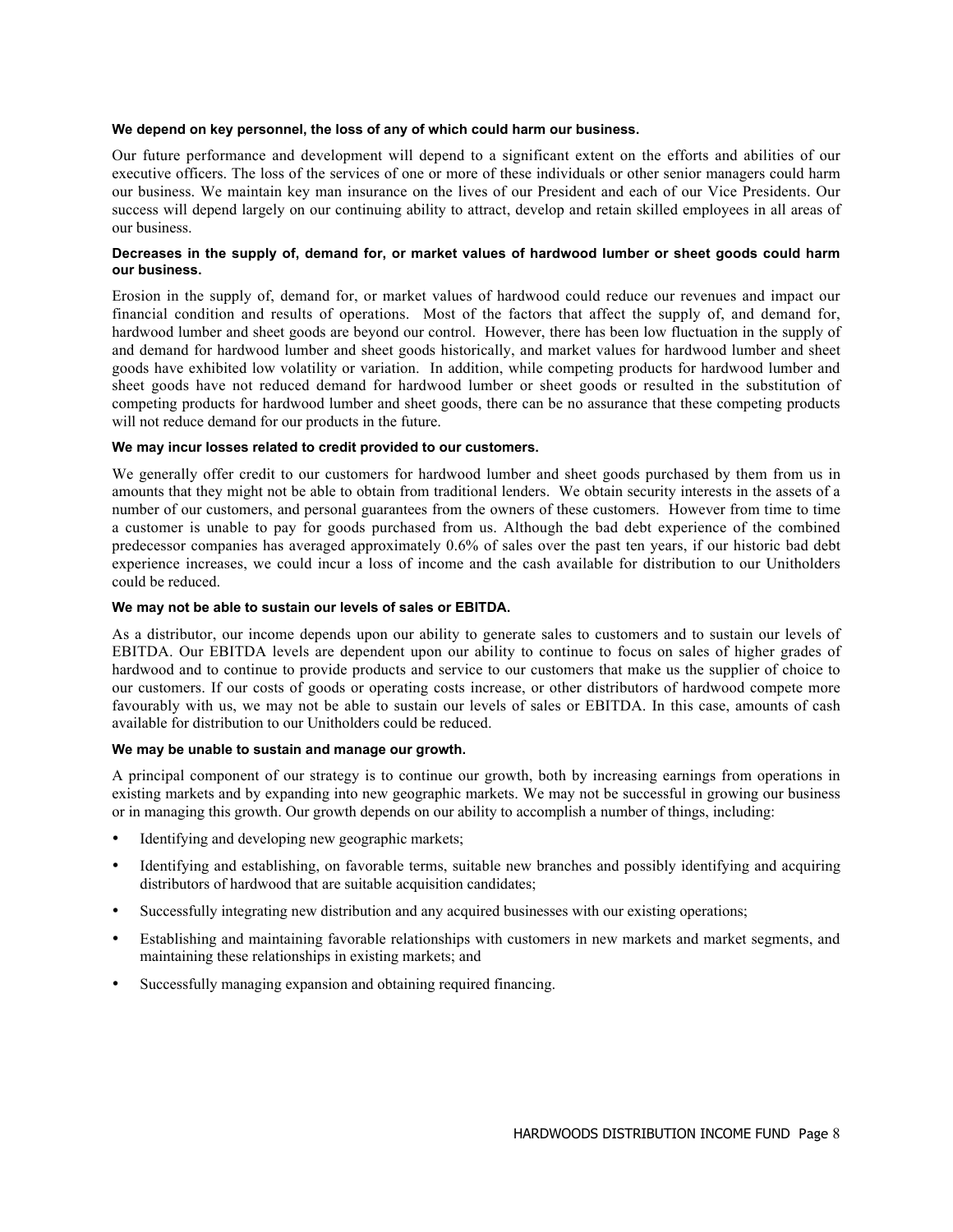Any growth we achieve may require additional employees and increase the scope of both our operating and financial systems and the geographic area of our operations. This will increase our operating complexity and the level of responsibility of existing and new management personnel. We may be unable to attract and retain qualified management and employees, and our existing operating and financial systems and controls may not be adequate to support any growth. Our ability to improve our systems and controls may be limited by increased costs, technological challenges, or lack of qualified employees. Our past results and growth may not be indicative of our prospects or our ability to penetrate new markets, many of which may have different competitive conditions and demographic characteristics than our current markets.

### **Competition in our markets may lead to reduced revenues and profitability.**

The hardwood distribution industry is highly fragmented. We compete directly with a significant number of hardwood distributors for suppliers and customers. Our direct competitors are primarily local and regional businesses. Most of our competitors lack our size, geographic diversification and financial strength. New competitors may enter the hardwoods distribution market in the future. Additionally, existing or future competitors may succeed in entering and establishing successful operations in new geographic markets prior to our entry into those markets. If existing or future competitors seek to gain or retain market share by reducing margins on goods sold, we may also be required to reduce our margins, which may reduce our revenue and harm our operating results and financial condition.

#### **We may become subject to more stringent regulations.**

Our business is now subject to very few laws and regulations. There are laws that regulate our credit practices, transporting products, importing and exporting products and employment. Such laws, regulations and related rules and policies are administered by various federal, state, provincial, regional and local agencies and other governmental authorities. New laws governing our business could be enacted and changes to any existing laws could have a significant impact on our business. Failure by us to comply with applicable laws and regulations may subject us to civil or regulatory proceedings, which may have a material adverse effect on our financial condition and results of operations.

#### **Importation of products manufactured with hardwood lumber or sheet goods may increase, and replace products manufactured in North America.**

Products manufactured with hardwood lumber or sheet goods are often imported into North America from countries with low labour costs. These products commonly include cabinets and furniture that are mass-produced. Any increase in the importation of products constructed using hardwood lumber and sheet goods could increase competition for manufacturers of similar products in North America. This has occurred in certain segments of the furniture manufacturing industry. Although we do not typically focus our sales efforts upon manufacturers who compete with these imported products, a reduction in the production of cabinets or furniture in North America could reduce our sales and opportunities for growth and adversely affect our business, financial condition and results of operations.

### **We are dependent upon the financial condition and results of operations of our business.**

The Fund is an unincorporated open-ended, limited purpose trust, which is entirely dependent on our operations through the Trust's limited partnership interest in Hardwoods LP and indirect limited partnership interest in Hardwoods USLP. Cash distributions to Unitholders are dependent on, among other things, the ability of the Trust to pay interest on the Trust Notes and to make cash distributions in respect of the Trust Units, which in turn, is dependent on the financial condition and results of operations of our business. Our ability to make cash distributions or other payments or advances is subject to applicable laws and regulations and contractual restrictions contained in the instruments governing any indebtedness of those entities.